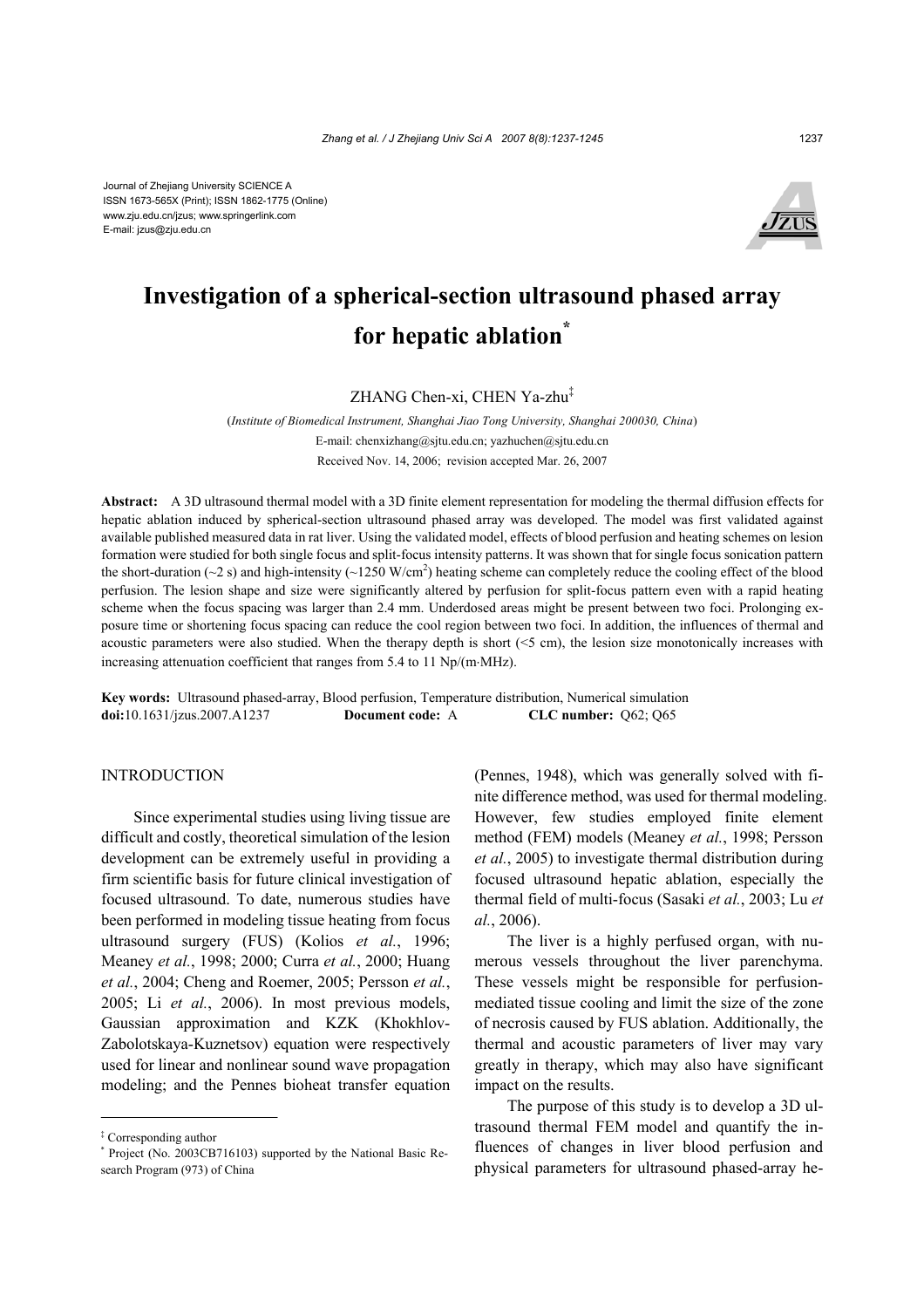patic ablation. FEM excels finite difference method for predicting lesion formation because its nonuniform mesh allows for irregular boundaries, which are significant in simulations employing real organ geometry. The Rayleigh-Sommerfeld integral based method has the advantage over Gaussian approximation of being able to calculate the pressure fields for transducers of various designs, for example, transducers with a central hole for building in a B-mode ultrasound scanner.

We first presented an overview of the FE analysis of hepatic ablation using a spherical-section phased-array system. The model was then validated against available published measured data in rat liver (Chen *et al.*, 1993). Using the validated model, we performed simulations of heating in human liver tissue. We modeled two ultrasound intensity patterns in simulation: single focus and split-focus. We varied the exposure intensities and times and compared the changes of effects of blood perfusion and other liver parameters on the results.

# MODELS AND METHODS

## **Ultrasound field calculations**

A spherical-section phased-array with a radius of 200 mm was assumed in all simulation, in the center of which there was a hole where an ultrasonic imaging transducer can be built. This geometry, consisting of 89 circular elements with a radius of 8 mm which were mounted quasi-randomly on the surface in circular pattern (Li, 2001), is shown in Fig.1. The 3D field of the pressure of a circular transducer was obtained by the numerical decision of the Rayleigh-Sommerfeld integral (Mahoney *et al.*, 2001):

$$
p_m = \frac{\mathbf{j}\rho ck}{2\pi} \iint_S u \frac{\mathrm{e}^{-\mathbf{j}kr}}{\mathrm{e}^{-\sum \mu_i d_i}} dS, \tag{1}
$$

where  $p_m$  is the complex acoustic pressure at a point  $m$ in the field,  $j=(-1)^{1/2}$ ,  $\rho$  and *c* are respectively the density and speed of sound in the tissue,  $k=2\pi/\lambda$  is the wave number, *S* is the surface of the source, *u* is the normal velocity of the point source *a*, *r* is the distance from point source *a* to point *m*,  $d_i$  is the portion of the path from source *a* to point *m* in medium *i*, and  $\mu_i$  is the attenuation coefficient including absorption and



**Fig.1 Geometry of the spherical-section phased array and treatment volume**

scattering in medium *i*. For an array consisting of *N* elements, Eq.(1) can be written as

$$
p_{m} = \frac{j\rho c k}{2\pi} \sum_{n=1}^{N} u_{n} \iint_{S_{n}} \frac{e^{-j k r_{mn}} e^{-\sum \mu_{i} d_{mn, i}}}{r_{mn}} dS_{n}, \qquad (2)
$$

where  $S_n$  and  $u_n$  are, respectively, the surface and the particle velocity of the *n*th element of the array, *rmn* is the distance from a point source *a* on the *n*th element to the field point  $m$ , and  $d_{mn,i}$  is the portion of the path from source *a* on the *n*th element to point *m* in medium *i*. The ultrasound model was assumed to be a simple water-liver tissue model, because the effect of tissue layers on the ultrasound field is small and can be ignored (Fan and Hynynen, 1992; 1994). The surface of the circular transducer was assumed to uniformly radiate acoustic energy. The pseudoinverse acoustic pattern synthesis method (Ebbini and Cain, 1989) was used to determine the complex vector of driving signals of the phased-array to produce desired field levels at a set of control points in the treatment volume. The focal plane was located 180 mm from the center of the arrays because the maximum intensity gain can be obtained at this point under the configuration mentioned above (Li, 2001). During the simulation of split-focus, the focus spacing was initially set to 2.4 mm (center to center). The intended pressure amplitude values at all foci were identical.

#### **Thermal modeling**

1. The bioheat equation

The temperature rise in liver tissue induced by absorption of ultrasonic energy was predicted using the Pennes bioheat transfer equation (BHTE) (Pennes, 1948):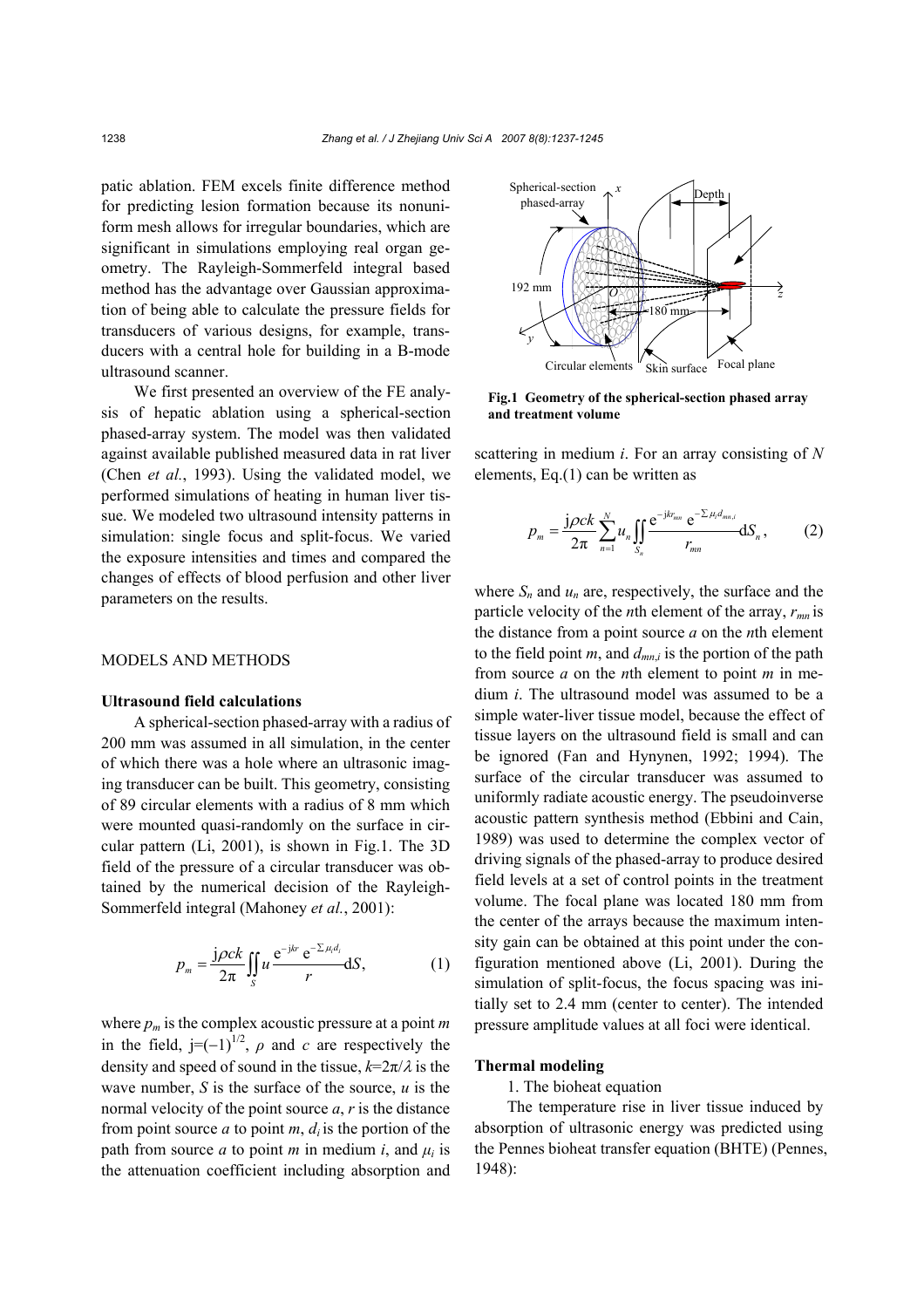$$
\rho C \frac{\partial T}{\partial t} = \nabla \cdot k \nabla T - C_{\text{b}} \omega_{\text{b}} (T - T_{\text{b}}) + Q_{\text{t}} + Q_{\text{m}}, \quad (3)
$$

$$
Q_{t} = 2\alpha I = \alpha |p|^{2} / (\rho c), \qquad (4)
$$

where  $\rho$  is the tissue density (kg/m<sup>3</sup>), *C* is the tissue specific heat  $(J/(kg \cdot {}^{\circ}C))$ , and *k* is the tissue thermal conductivity (W/(m⋅°C)).  $\rho_b$  is the blood density  $(kg/m<sup>3</sup>)$ ,  $C_b$  is the specific heat of the blood  $(J/(kg \cdot {}^{\circ}C)), \omega_{b}$  is the blood perfusion  $(kg/(s \cdot m^{3}))$ , and  $T_b$  is the temperature of blood.  $Q_m$  (W/m<sup>3</sup>) is the energy generated by metabolic processes and was neglected as it was small.  $Q_t$  (W/m<sup>3</sup>) is the absorbed power density from ultrasound. *α* is the US pressure absorption coefficient. The attenuation coefficient  $\mu$ consists of two terms, absorption and scattering. Assuming that absorption is the main source of attenuation, the absorption coefficient was set equal to the attenuation coefficient. *I* is in situ spatially averaged focal intensities.

2. FEM model

We employed finite element program ANSYS 8.0 to perform all the simulations. The equation which governs the transient thermal analysis in ANSYS can be written as

$$
\rho C \frac{\partial T}{\partial t} = \nabla \cdot k \nabla T + Q. \tag{5}
$$

Compared with Eq.(3), Eq.(5) misses the heat sink term  $\omega_b C_b(T-T_b)$ . In previous studies concerning finite element modeling of ultrasound heating, the blood perfusion in ultrasound thermal models was absent (Meaney *et al*., 1998). The heat sink term  $\omega_b C_b(T-T_b)$  induced by blood perfusion can be considered a process of minus heat generation which varies with temperature. Thus *Q* in Eq.(5) can be written as  $Q(T) = Q_t - \omega_b C_b(T - T_b)$ , where *T* is timedependent temperature of tissue,  $T<sub>b</sub>$  is the temperature of blood and is assumed to be 37  $\degree$ C, and  $Q_t$  is time-independent heat rate generated by ultrasound. Therefore, the problem of considering blood perfusion converts into the problem of solving the equation with continuous time-varying loads during FEM modeling. To specify continuous time-varying loads, we can divide the load-versus-time curve into load steps. If substeps are small enough, the load history curve can be approached by applying the loads gradually. If substeps simultaneously satisfy transient time integration rules, an accurate solution can be obtained.

A finer mesh (maximum element size 0.2 mm) was used in the target volume. Elsewhere, the mesh maximum mesh size was 8 mm. The initial temperature of the liver tissue and the temperature at the boundary of the model were set to 37 °C. The time steps during the solution of the FEM started at 0.01 s, and the maximum time step interval was 0.1 s, which is significantly less than the time constant  $\tau = \rho C \delta^2 / k$ for liver, with  $\delta$  being the average distance between nodes. Table 1 lists the material properties used in the model, which were taken from (Valvano *et al*., 1985; Liu and Saito, 1989; Chen *et al*., 1993; Panescu *et al.*, 1995). To simplify the calculations, all tissues within the computation domain were assumed to possess identical acoustic and thermal properties which remained constant during heating. Two sets of tissue properties were used in this study. Rat liver acoustic and thermal properties were used for the validation of the ultrasound thermal model and human liver tissue properties were used for FEM studies on hepatic ablation.

**Table 1 The acoustic and thermal properties of rat liver used for the validation and the parameters of human liver used in FEM simulation**

| Parameters                              | Values    |             |  |  |
|-----------------------------------------|-----------|-------------|--|--|
|                                         | Rat liver | Human liver |  |  |
| Attenuation coefficient (Np/m)          | 20        | 5.4         |  |  |
| Speed of sound $(m/s)$                  | 1550      | 1500        |  |  |
| Driving frequency (MHz)                 | 17        |             |  |  |
| Tissue density $(kg/m3)$                | 1050      | 1060        |  |  |
| Blood density $(kg/m^3)$                | 1060      | 1000        |  |  |
| Tissue Heat capacity $(J/(kg \cdot C))$ | 3600      | 3600        |  |  |
| Blood Heat capacity $(J/(kg \cdot C))$  | 3840      | 4180        |  |  |
| Tissue conductive $(W/(m \cdot C))$     | 0.5       | 0.512       |  |  |
| Perfusion rate $(kg/(s \cdot m^3))$     | 40        | Variable    |  |  |

3. Thermal lesion calculation

The most commonly used model for describing tissue damage is Arrhenius model defined by Sapareto and Dewey (1984), which is a function of the temperature elevation and time, and can be written as

$$
EM_{43} = \int R^{(T-43)} dt,
$$
 (6)

where *R*=2 for *T*≥43 °C and *R*=4 for 37 °C<*T*<43 °C, *T* is the temperature, *t* is the time and  $EM_{43}$  is the thermal dose equivalence in minutes. The threshold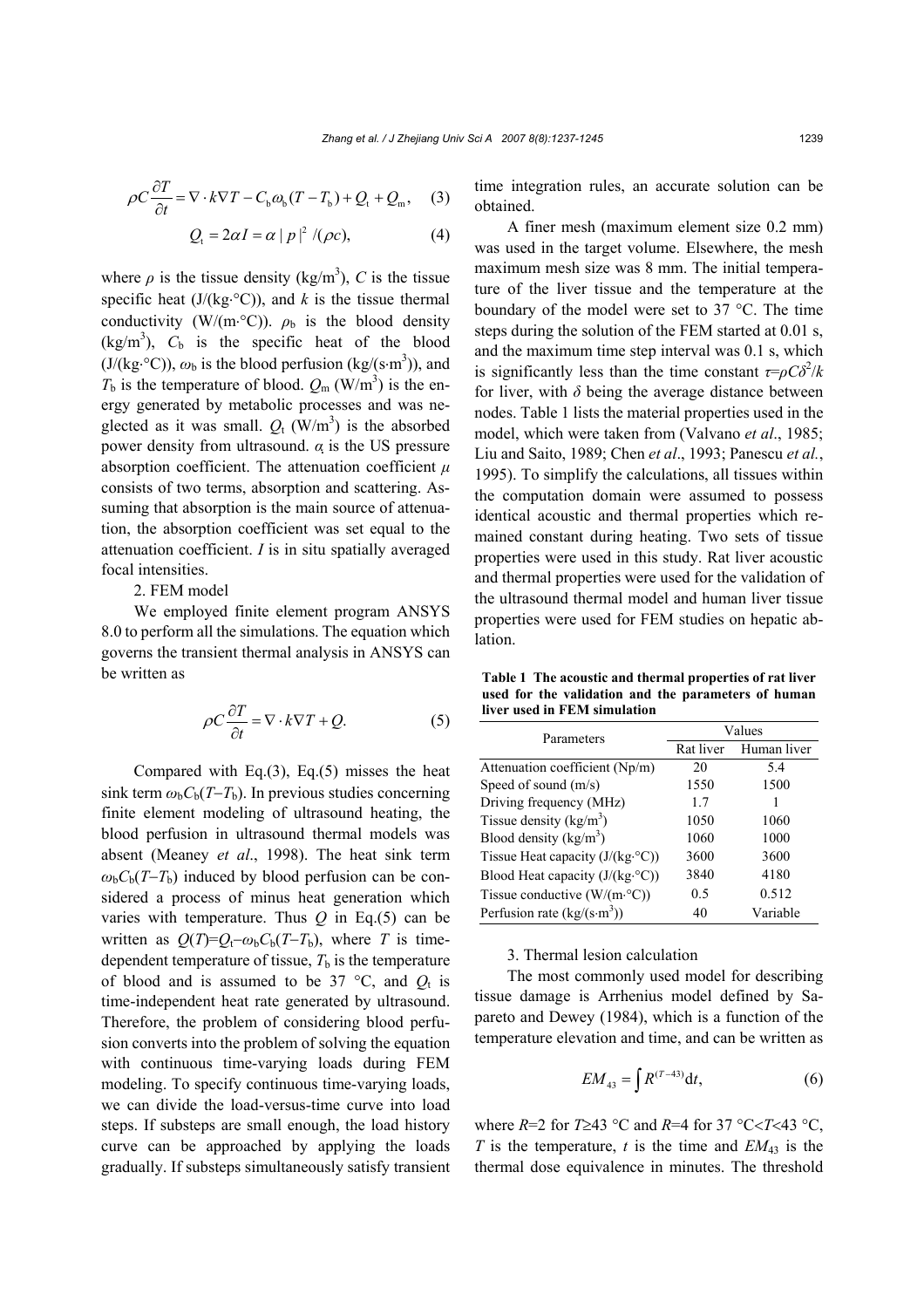value of thermal dose for necrosis is  $EM_{43}=340$  min for liver tissue (Graham *et al.*, 1999). The lesion size was then calculated from the boundaries of the thermal isodose curves generated by the simulations.

# **Verification of ultrasound thermal model accuracy**

The accuracy of the ultrasound thermal model was first assessed through a comparison of predicted thermal lesion dimensions with published experiments data (Chen *et al*., 1993) with or without blood flow. In (Chen *et al*., 1993), thermal lesion was formed 2 mm below the surface of rat liver using a plane, 10 cm diameter piezoelectric ceramic transducer, focused using a biconcave Perspex lens. The simulated axial and transaxial full width at half pressure maximum are 1.8 mm and 18 mm respectively, which are very close to the experimental results.

#### RESULTS AND DISCUSSION

The measured and calculated thermal lesion diameters in rat liver are compared in Fig.2. The computed lesion dimensions agree with the experimental values fairly well and agreement is better for the unperfused cases. For the perfused case with 169  $W/cm<sup>2</sup> I<sub>sal</sub>$  and 20 s duration, the lesion diameter predicted by our model is 4.3 mm, while the measured lesion diameter is 5±2 mm. The model underestimated the lesion diameters by approximately 14.4%. A possible explanation of the underestimation is that micro-vasculature collapse is expected to occur during long time heating, which would have reduced the perfusion cooling effect and allowed for larger thermal lesion. In the model for validation, however, such a decrease of perfusion was not assumed.

Table 2 lists the different heating schemes used in simulation for human liver ablation. Cases I, II and



**Fig.2 Comparison of measured thermal lesion diameters in perfused and unperfused rat liver (Chen** *et al.***, 1993) and the corresponding results predicted by using our theoretical model. The heating intensities (***I***sal)** ranged from 67 W/cm<sup>2</sup> to 266 W/cm<sup>2</sup> and heating du**ration was 12 s**

III represent single focus heating pattern with *I*peak of 1250, 833 and 500 W/cm<sup>2</sup>, respectively. Cases IV, V and VI represent split-focus heating pattern with *I*<sub>peak</sub> of 1250, 833 and 500 W/cm<sup>2</sup>, respectively. For the same intensity pattern, we change the heating scheme by increasing heating duration and at the same time decreasing heating intensity so that the total absorbed energy densities (i.e. the result of absorbed power density multiplied by heating duration) were kept constant. The value used for the normal perfusion was 17.3 kg/(s⋅m<sup>3</sup>), which is a mean value for human liver (Kudo *et al.*, 2004) and the value used for high perfusion rate was chosen to be 40 kg/(s⋅m<sup>3</sup>) like the value used in (Kolios *et al.*, 1996).

Fig.3 shows effects of different heating schemes on the transient temperature profiles at the focus for different blood perfusions. A higher  $I_{\text{peak}}$  leads to a sharper temperature rise followed by a faster decline immediately after the power is turned off. Under the same blood perfusion and total absorbed energy density, a more rapid heating results in a higher peak temperature. The peak temperatures shown in Fig.3 are nearly independent of the perfusion except for

**Table 2 The different heating schemes used in simulation for human liver ablation** 

| Parameters                                                                       | Cases                |      |     |                     |     |     |
|----------------------------------------------------------------------------------|----------------------|------|-----|---------------------|-----|-----|
|                                                                                  |                      |      | Ш   | TV                  |     |     |
| Intensity pattern                                                                | Single focus pattern |      |     | Split-focus pattern |     |     |
| <i>In situ</i> spatially peak intensity $(I_{\text{peak}})$ (W/cm <sup>2</sup> ) | 1250                 | 833  | 500 | 1250                | 833 | 500 |
| Heating duration (s)                                                             |                      |      |     |                     |     |     |
| Absorbed power density $(W/cm3)$                                                 | 75                   | 50   | 30  | 150                 | 100 | 60  |
| Total absorbed energy density $(J/cm3)$                                          | l 50                 | l 50 | 150 | 300                 | 30  | 300 |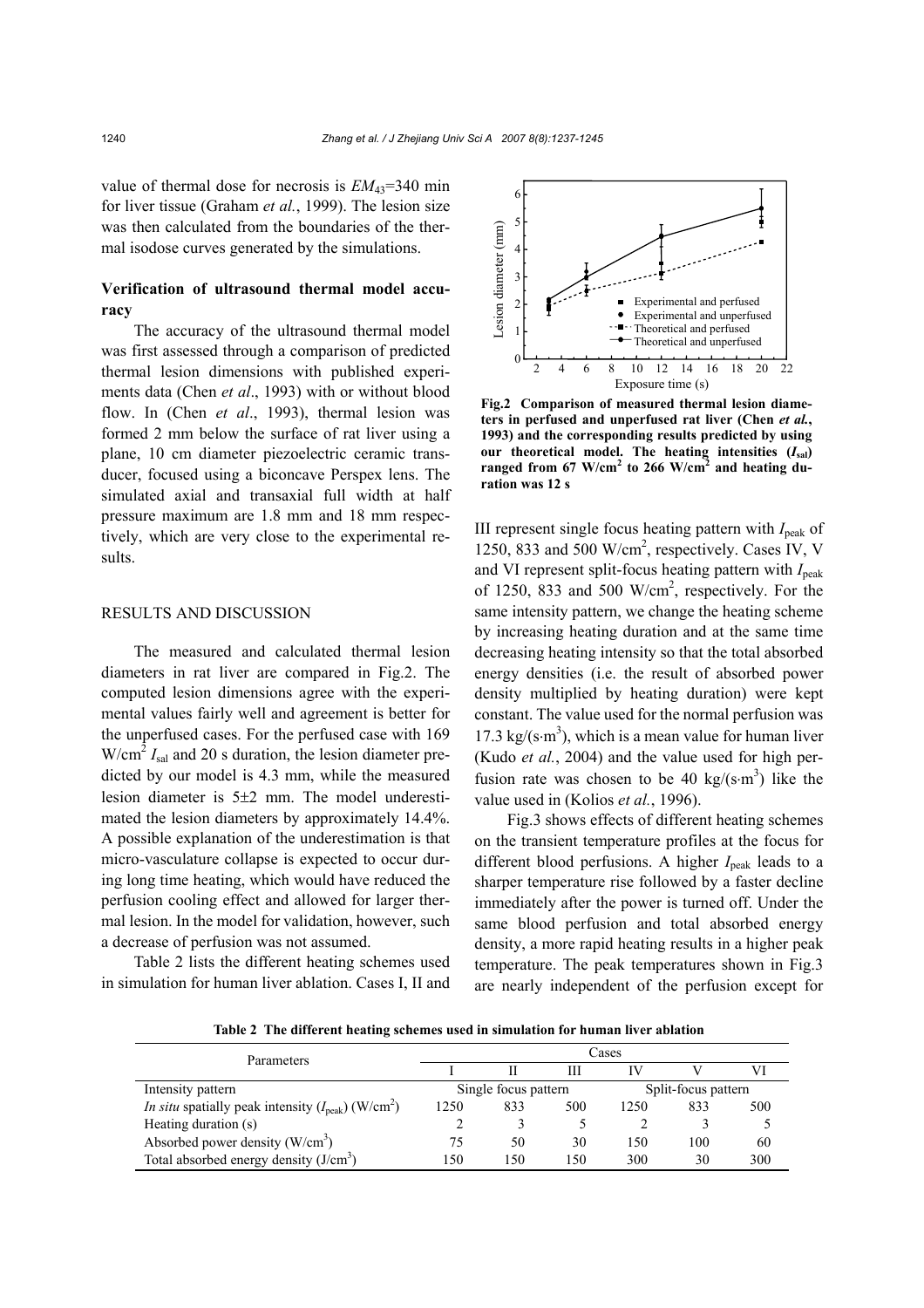

**Fig.3 Effects of different heating schemes on transient temperature profiles at the focus for different blood perfusions. (a), (b), …, (f) refer to Cases I, II, …, VI respectively. Ultrasound intensity patterns were single focus for (a), (b) and (c), and split-focus for (d), (e) and (f)**

Cases III and VI with high perfusion. In other words, the peak temperature is significantly influenced by perfusion only if both slower heating and higher perfuion exist. An increase of perfusion according to Pennes equation reduces temperature within the target tissue. Hence, the time-varying temperature distributions of higher perfusion are lower than those of lower perfusion with the same heating scheme during the temperature decaying. Under the same blood perfusion and *I*peak, the peak temperature for splitfocus pattern is slightly larger than that for single focus pattern. This implies that heat dissipated from the focal zone is smaller for split-focus pattern than that for single focus pattern during heating.

A typical threshold dose (340 equivalent minutes at 43 °C) contour for split-focus pattern without perfusion is plotted in Fig.4. Two ellipsoid-shaped thermal lesions extend to middle and join together forming an "H"-like large lesion. In Fig.5, the influence of blood perfusion on the threshold dose contour  $EM_{43}$ =340 min for the six different heating schemes is shown. For single focus pattern, the thermal lesion outlines are similar with various inputs of perfusion and heating schemes other than the differences in size. Table 3 summarizes the characteristics of lesions for single focus pattern. It can be



Fig.4 Threshold dose contour ( $EM_{43}=340$  min) for splitfocus pattern. Heating intensity  $(I_{peak})$  was 1250 W/cm<sup>2</sup>, **heating duration was 2 s and blood perfusion rate was zero. (a) A perspective view of the necrosis volume; (b) 2D threshold dose contour plot in the** *x***-***z* **plane**

**Table 3 The resulting lesion diameters of different heating patterns for single focus mode** 

|       | Lesion diameter (mm) |           |           |  |
|-------|----------------------|-----------|-----------|--|
| Cases | Zero                 | Normal    | High      |  |
|       | perfusion            | perfusion | perfusion |  |
|       | 1.8                  | 17        | 17        |  |
| Н     | 17                   | 1.6       | 1.6       |  |
| ш     | 14                   | 13        | 12        |  |

seen from Table 3 that the lesion diameter for Case I with normal perfusion is 1.7 mm, which is identical with that for Case I with high perfusion. The same result appears in Case II with normal and high perfusion. Whereas for Case III, the lesion diameter with high perfusion is 1.2 mm, which is reduced by 7.7% compared with the lesion made with normal perfusion. This means that variation of perfusion influences the lesion formed with longer-duration lower-intensity heating pattern more. It can also be seen from Table 3 that the long duration low-intensity heating results in a smaller lesion under the same perfusion. With zero perfusion the lesion diameter for Case III is 1.4 mm, which is reduced by 19.96% compared with the lesion (1.8 mm) for Case I. While with normal and high blood perfusion, the lesion diameter reduction rates are 22.7% and 26.7% between Cases I and III respectively. This implies that the reduction in lesion size due to long-duration low-intensity heating becomes larger with increasing perfusion.

For split-focus pattern, Figs.5d~5f show that depending on the perfusion and heating intensity, the lesion shape and size can be significantly altered. In Case IV, with high perfusion, the lesions cannot converge and keep separate in two halves. The same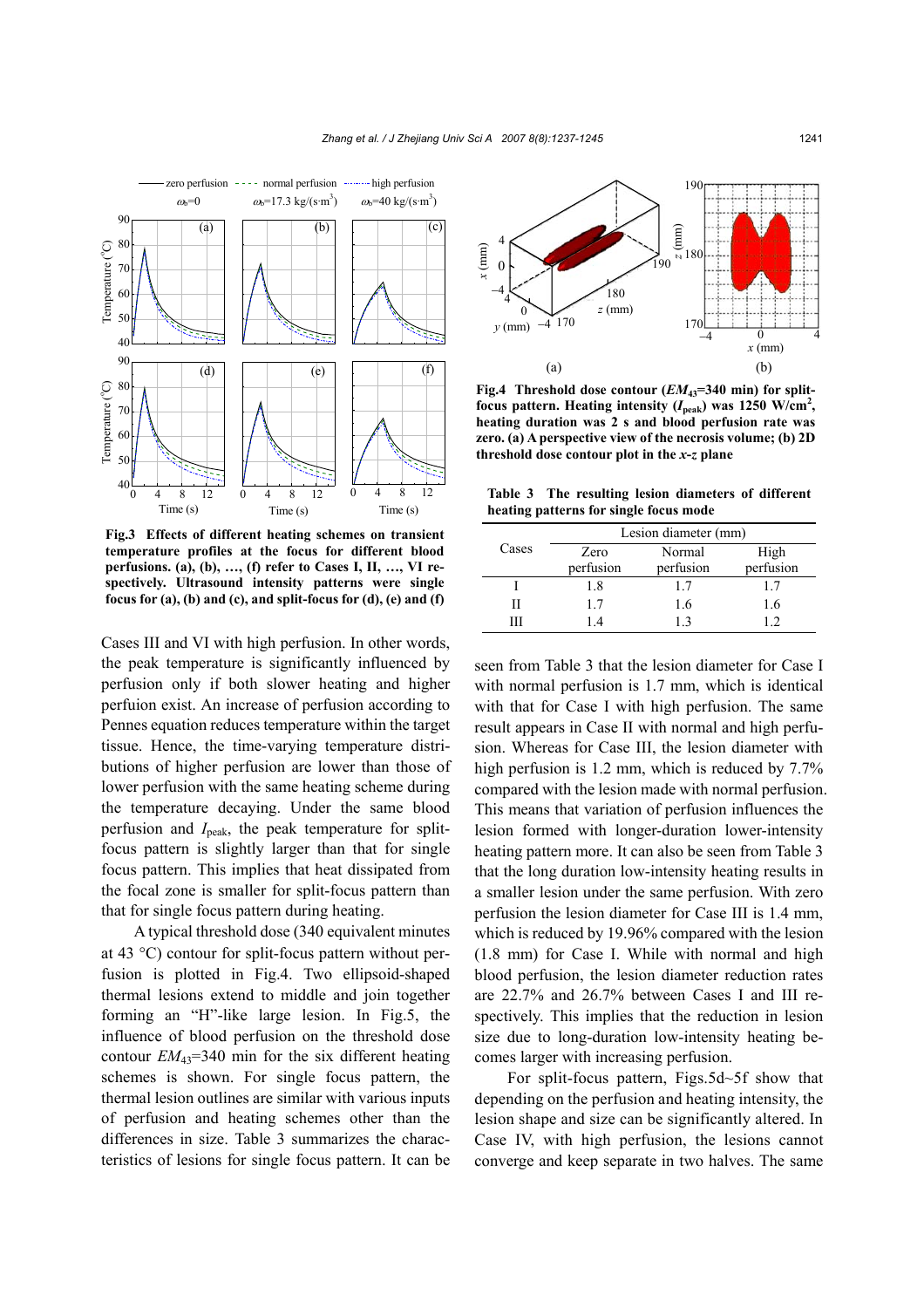results appear for Cases V and VI with normal and high perfusion. This implies that the lesion in the middle region is very sensitive to the change of perfusion. This would lead to tissue sparing during lesion forming. The possible cause for this result is that less power deposited in that region induces larger effect of perfusion. When heating intensity is small  $(I_{\text{peak}} < 500$  $W/cm<sup>2</sup>$ ), the lesion in middle portion cannot be formed as well to link two original lesions despite zero perfusion. The reason is that there is insufficient heat from the original focal zones to be accumulated for producing efficient thermal damage. Therefore, longer exposure time and closer focus spacing are required to enlarge the join part between foci in FUS with multi-focus pattern.



**Fig.5 Effects of perfusion and different heating schemes on thermal dose equivalence** *EM***43=340 min contours at**  *t***=15 s. (a), (b), …, (f) refer to Cases I, II, …, VI, respectively** 

Fig.6 shows the effects of longer heating duration and closer focus spacing on the lesion formation. When the heating duration was prolonged, the effect of blood perfusion was weakened and the cooling zone between two foci shrank significantly even maintaining the initial focus spacing. While when the focus spacing was 2 mm, the effect of perfusion was not distinct even though the heating condition was the same as that for Case V. The portion which is influenced much by perfusion in split-focus pattern is the joined part between two original focal regions. Taking Fig.5e as an example, while there are slight changes in the outer lesion boundaries with various inputs of perfusion, the distortion in inner boundaries of lesions is noticeable and leads to the reduction of lesion size. The lesion formed in this region is mainly due to the heat conducted from the two original foci and a small quantity of ultrasound power deposition. Low power absorbed density in the region results in lesion forming which is highly sensitive to perfusion.



**Fig.6 Effects of longer heating duration and closer focus spacing on the lesion formation with and without perfusion.** (a) The heating pattern of 833 W/cm<sup>2</sup>  $I_{\text{peak}}$ , 6 **s heating duration and 2.4 mm focal spacing; (b) The heating pattern of 833 W/cm<sup>2</sup>**  $I_{\text{peak}}$ **, 3 s heating duration and 2 mm focal spacing**

The effect of change in liver thermal conductivity on lesion diameter as a function of the time for Cases I, II, III is shown in Fig.7. The conductivity is varied by  $\pm 50\%$  from 0.512 W/(m⋅°C) and the perfusion is chosen to be zero. Under the same power deposition, a lower thermal conductivity results in a larger lesion. When absorbed power density is constant, low conductivity slows down the heat dissipating from the focal region, leads to more heat ac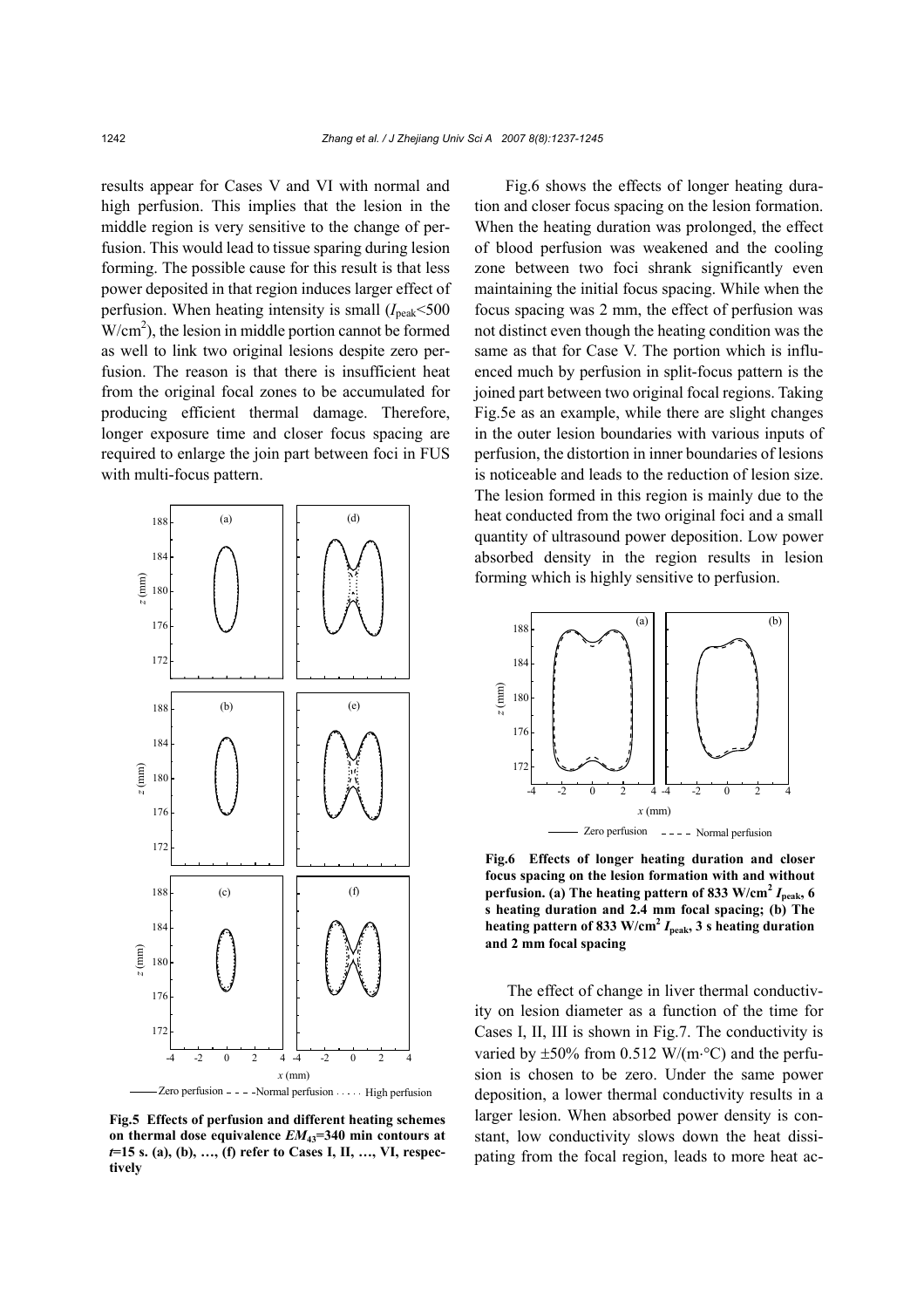cumulation in focal region at the unit duration and forming a larger lesion. Effects of the change of conductivity become larger with the decreasing absorbed power density (i.e.  $I_{\text{peak}}$ ). When absorbed power density is 50 W/cm<sup>3</sup> (Case III), the lesion diameters are changed by −35.5% and 27.3% for *k*=0.768 and 0.216 W/(m⋅°C) respectively. While for absorbed power density of 75 W/cm<sup>3</sup> (Case I), the changes are only −8.57% and 8.21%. The same results appear for split-focus pattern as shown in Fig.8, which illustrates the effects of thermal conductivity on the domain of thermal lesion (*EM*<sub>43</sub>=340 min) for Cases IV, V and VI. When  $k$  is 0.768 W/(m<sup>o</sup>C), the lesions are not only kept separate but also shrink largely for Cases V and VI. The distinction between



**Fig.7 Influence of the heat conductivity on the rate of lesion diameter change for single focus pattern heating. (a), (b), (c) refer to Cases I, II, III, respectively. The perfusion is zero and Cases I, II and III are illustrated in Table 2**



**Fig.8 Effects of thermal conductivity on thermal dose equivalence** *EM***43=340 min contours for split-focus pattern heating. (a), (b), (c) refer to Cases IV, V, VI, respectively. The perfusion is zero and the heating Cases IV, V and VI are illustrated in Table 2**

effects of perfusion and conductivity for split-focus heating pattern is that the effect of perfusion acts on the lesion in the joined part between two original foci, while the effect of conductivity acts on the whole lesion which combines two original foci.

The attenuation coefficient was initially set to 5.4 Np/(m⋅MHz) according to the values offered by Liu and Saito (1989). However, the value of attenuation coefficient in tissue may vary with temperature or under exposure of high intensity ultrasound as suggested by (Gertner *et al.*, 1997; Zderic *et al.*, 2004). Therefore, the effect of ultrasound attenuation on the lesion diameter was studied. We performed the simulations with the attenuation varying by 200% and −50% from 5.4 Np/(m⋅MHz), exposure time of 2 s and zero perfusion. The output acoustic power was chosen so that with initial value of 5.4 Np/(m⋅MHz) the  $I_{\text{peak}}$  was 1250 W/cm<sup>2</sup> (Case I) with various inputs of therapy depth. The output power used to elevate the  $I_{\text{peak}}$  to 1250 W/cm<sup>2</sup> must be increased for deeper exposure. The therapy depth was the distance from the center of target volume to the skin surface (see Fig.1). In Fig.9, the lesion diameter of single focus heating pattern is shown as a function of ultrasound attenuation with therapy depth of 2.5 cm, 5 cm, 7.5 cm and 10 cm. It can be observed that lesion diameters first increase and then decrease with the increasing attenuation coefficient. The turning points of the function curve for different therapy depth change significantly. When therapy depth is 5 cm, the maximum lesion was obtained with the attenuation coefficient between 8.1 and 13.5 Np/(m⋅MHz). When therapy depth is 10 cm, the maximum lesion was obtained with the attenuation coefficient between 2.7 and 8.1 Np/(m⋅MHz). The influence of ultrasound attenuation on the lesion for split-focus pattern is similar to that of the thermal conductivity. In our model, we assumed that the ultrasound attenuation coefficient is equal to the absorption coefficient. Ultrasound attenuation and absorption act oppositely for lesion generation according to Eqs.(2) and (4). Small attenuation coefficient would result in lower prefocal ultrasound energy deposition and greater ultrasound intensity in the focal region (Eq.(2)). On the contrary, small absorption coefficient would result in lower power absorption of tissue according to Eq.(4). Therefore, the lesion size would not increase or decrease with increasing attenuation coefficient mono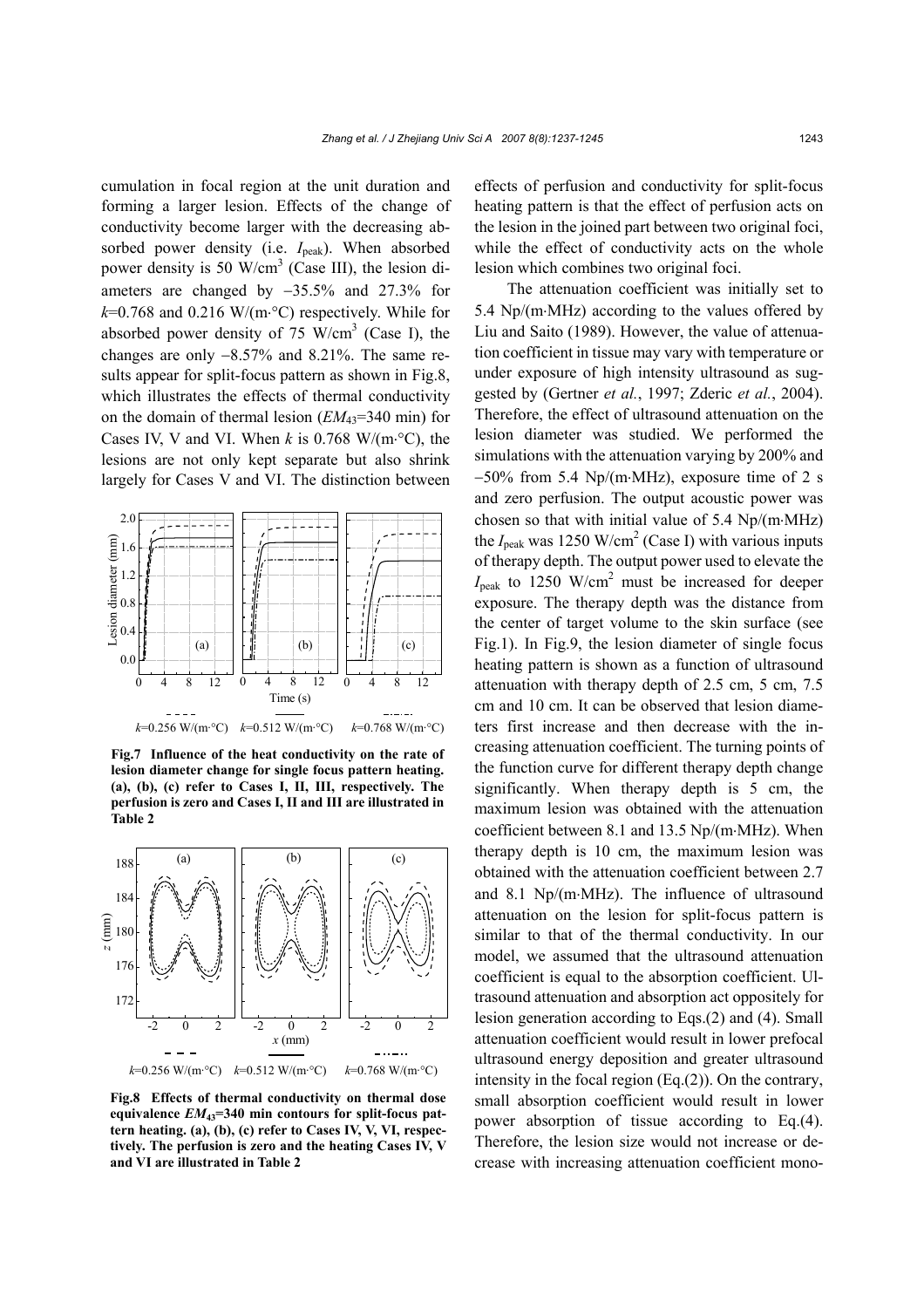tonically. For a certain therapy depth, there would be a certain value of attenuation coefficient as a compromise for attenuation and absorption with which the largest lesion can be obtained.



**Fig.9 The lesion diameter as a function of the attenuation coefficient for single focus pattern. The simulations were made for 2 s of ultrasound exposure with zero perfusion**

## **CONCLUSION**

The ultrasound thermal model with 3D finite element representation of bioheat equation has been successfully employed to predict the shape and size of ultrasonically induced lesions. For single focus sonication pattern, the short-duration  $(\sim 2 \text{ s})$  and high-intensity  $(\sim 1250 \text{ W/cm}^2)$  heating scheme can completely reduce the cooling effect of the blood perfusion. However, for multi-focus sonication pattern, the lesion shape and size would be changed distinctly for normal perfusion  $(17.3 \text{ kg/(s} \cdot \text{m}^3))$  even with a rapid heating scheme when the focus spacing was larger than 2.4 mm. Underdosed areas might be present between two foci from which the tumor can regenerate. Prolonging exposure time or shortening focus spacing can reduce the cool region between two foci. Within the range of possible ultrasound attenuation coefficient (5.4~11 Np/(m⋅MHz)), when the therapy depth is short  $( $5 \text{ cm}$ ), the lesion size in$ creases with increasing attenuation coefficient monotonically; whereas when the therapy depth is long, the lesion size decreases with increasing attenuation coefficient monotonically.

#### **References**

- Chen, L.L., ter Haar, G.R., Hill, C.R., Dworkin, M., Carnochan, P., Young, H., Bensted, J.P.M., 1993. Effect of blood perfusion on the ablation of liver parenchyma with high-intensity focused ultrasound. *Phys. Med. Biol.*, **38**(11):1661-1673. [doi:10.1088/0031-9155/38/11/011]
- Cheng, K.S., Roemer, R.B., 2005. Blood perfusion and thermal conduction effects in Gaussian beam, minimum time single-pulse thermal therapies. *Med. Phys.*, **32**(2):311- 317. [doi:10.1118/1.1835591]
- Curra, F.P., Mourad, P.D., Khokhlova, V.A., Cleveland, R.O., Crum, L.A., 2000. Numerical simulations of heating patterns and tissue temperature response due to high-intensity focused ultrasound. *IEEE Trans. on Ultrason. Ferroelectr. Freq. Control*, **47**(4):1077-1088. [doi:10.1109/58.852092]
- Ebbini, E.S., Cain, C.A., 1989. Multiple-focused ultrasound phased-array pattern synthesis: optimal driving-signal distributions for hyperthermia. *IEEE Trans. on Ultrason. Ferroelectr. Freq. Control*, **36**(5):540-548. [doi:10.1109/ 58.31798]
- Fan, X., Hynynen, K., 1992. The effect of wave reflection and refraction at soft tissue interfaces during ultrasound hyperthermia treatments. *J. Acoust. Soc. Am.*, **91**(3):1727- 1736. [doi:10.1121/1.402452]
- Fan, X., Hynynen, K., 1994. The effects of curved tissue layers on the power deposition patterns of therapeutic ultrasound beams. *Med. Phys.*, **21**(1):25-34. [doi:10.1118/1. 597250]
- Gertner, M.R., Wilson, B.C., Sherar, M.D., 1997. Ultrasound properties of liver tissue during heating. *Ultrasound in Med. & Biol.*, **23**(9):1395-1403. [doi:10.1016/S0301- 5629(97)00150-6]
- Graham, S.J., Chen, L., Leitch, M., Peters, R.D., Bronskill, M.J., Foster, F.S., Henkelman, R.M., Plewes, D.B., 1999. Quantifying tissue damage due to focused ultrasound heating observed by MRI. *Magn. Reson. Med.*, **41**(2): 321-328.
- Huang, J.L., Holt, R.G., Cleveland, R.O., Roy, R.A., 2004. Experimental validation of a tractable numerical model for focused ultrasound heating in flow-through tissue phantoms. *J. Acoust. Soc. Am.*, **116**(4):2451-2458. [doi:10. 1121/1.1787124]
- Kolios, M.C., Sherar, M.D., Hunt, J.W., 1996. Blood flow cooling and ultrasonic lesion formation. *Med. Phys.*, **23**(7):1287-1298. [doi:10.1118/1.597694]
- Kudo, M., Murakami, T., Hashimoto, K., Hori, M., Kim, T., Nakamura, H., 2004. Comparison of the Hepatic Perfusion Parameters in Patients with Normal and Chronic Liver Disease. 90th Scientific Assembly and Annual Meeting of the RSNA. Chicago.
- Li, G.W., 2001. Research of High Intensity Focused Ultrasound Phased Array and Treatment Thermal Field. Ph.D Thesis, Shanghai Jiao Tong University, China (in Chinese).